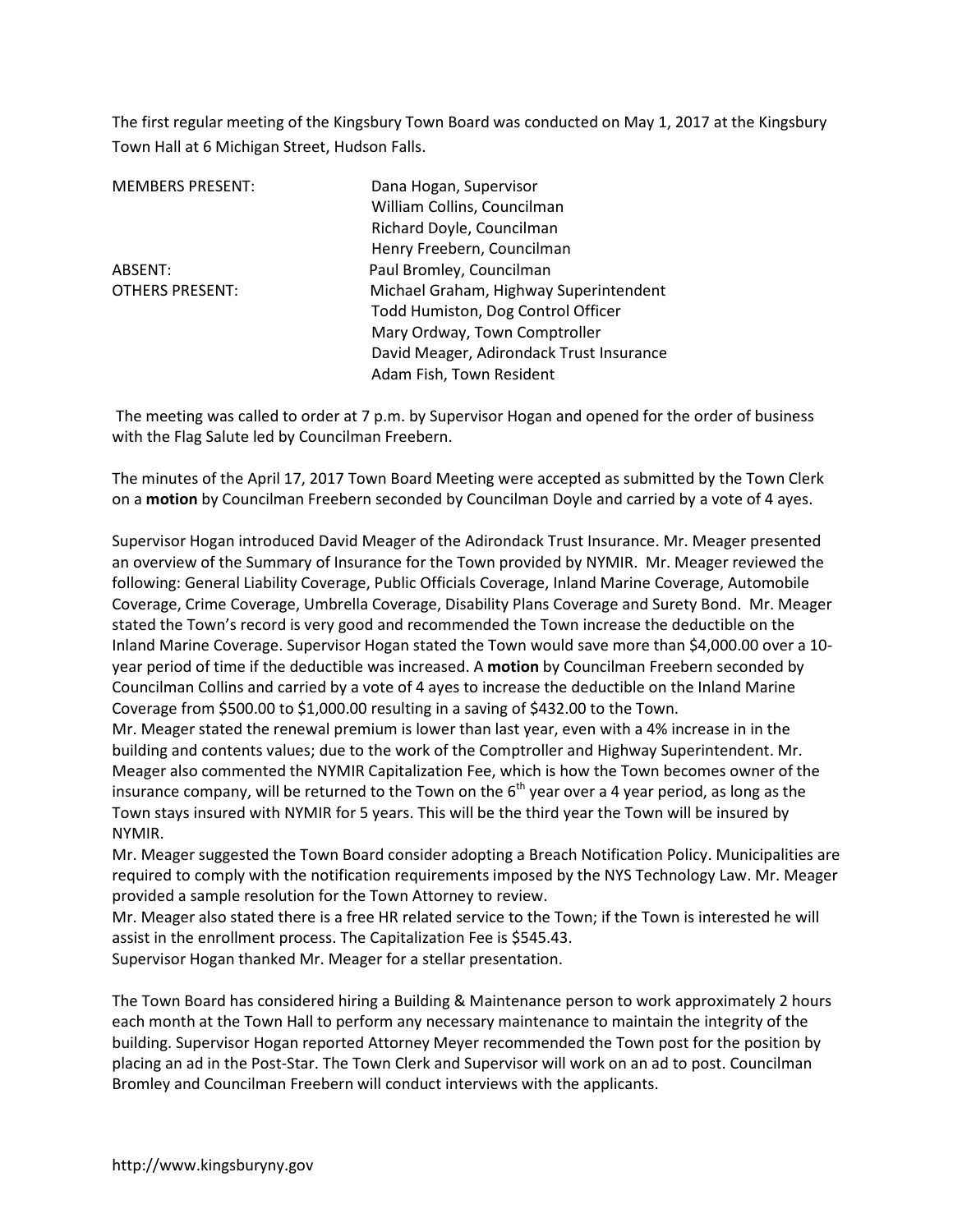Supervisor Hogan reported the paperwork for the \$66,000.00 DASNY Grant has been submitted by C.T. Male. Supervisor Hogan stated the use of the grant will enable the Town to position themselves for the future.

C.T. Male has asked the Board to prioritize any grants the Town would like to pursue in the future. Supervisor Hogan received grant information from Laura Oswald of the Washington County Development; which he will share with the Board. Supervisor Hogan welcomes any feedback from the Board.

Supervisor Hogan commented we have been in the New Town Hall for almost one year with no serious issues with the building which is a testament to the construction team that put the building together. Supervisor Hogan stated a sprinkler system is needed for the Town Hall. After discussion a **motion** by Councilman Freebern seconded by Councilman Collins and carried by a vote of 4 ayes to install a sprinkler system at Town Hall, taking into consideration the installation of an additional parking lot may be necessary in the front of Town Hall. The sprinkler system will be installed by the Highway Department. Superintendent of Highways Michael Graham estimates the cost to be approximately \$1,500.00. Graham will submit a quote at the next Board Meeting.

#### TOWN CLERK REPORT:

| TO:                                                                    | Supervisor Hogan                  | Town Clerk submitted a Supervisor's Report for the 2017 County/Tax Collection as follows: |
|------------------------------------------------------------------------|-----------------------------------|-------------------------------------------------------------------------------------------|
|                                                                        |                                   | Councilman: Bromley, Collins, Doyle & Freebern                                            |
| FROM:                                                                  | Tax Collector: Cynthia A. Bardin  |                                                                                           |
| SUBJECT:                                                               | 2017 Town & County Tax Collection |                                                                                           |
| DATE:                                                                  | May 1, 2017                       |                                                                                           |
| Penalties Collected March 6 - March 31 - \$6,344.06                    |                                   |                                                                                           |
| <b>Bank Interest for March</b>                                         | \$25.63                           |                                                                                           |
| <b>Return Check Fees</b>                                               | \$20.00                           |                                                                                           |
| Paid to Supervisor-4/20/17                                             | \$6,389.69                        |                                                                                           |
| Total Penalties Paid to Town for 2017 County/Tax Collection \$9,752.98 |                                   |                                                                                           |
| Total Bank Interest for January, February & March                      |                                   | \$220.14                                                                                  |
| <b>Return Check Fees Collected</b>                                     |                                   | \$100.00                                                                                  |
|                                                                        | <b>Total Paid to Supervisor</b>   | \$10,073.12                                                                               |

Total Paid to Part-time Deputies \$3,941.00 \$1,441.44 less than paid to deputies for 2016-17 School Tax Collection

# DOG CONTROL OFFICER REPORT:

Todd Humiston reported he on Wednesday will give a Safety Presentation at the Kindergarten Center. Humiston also reported next week on May 8th & 9<sup>th</sup> he will attend an Ag & Markets Conference in Albany. Last month he attended a conference at the Hudson Valley Community College for animal abuse and neglect. At the conference Humiston learned there is a huge communications problem in Washington County. Humiston put in a request to Public Safety trying to get on the radio system. Mr. Humiston stated when he is investigating an animal abuse case there is a chance the abuser may also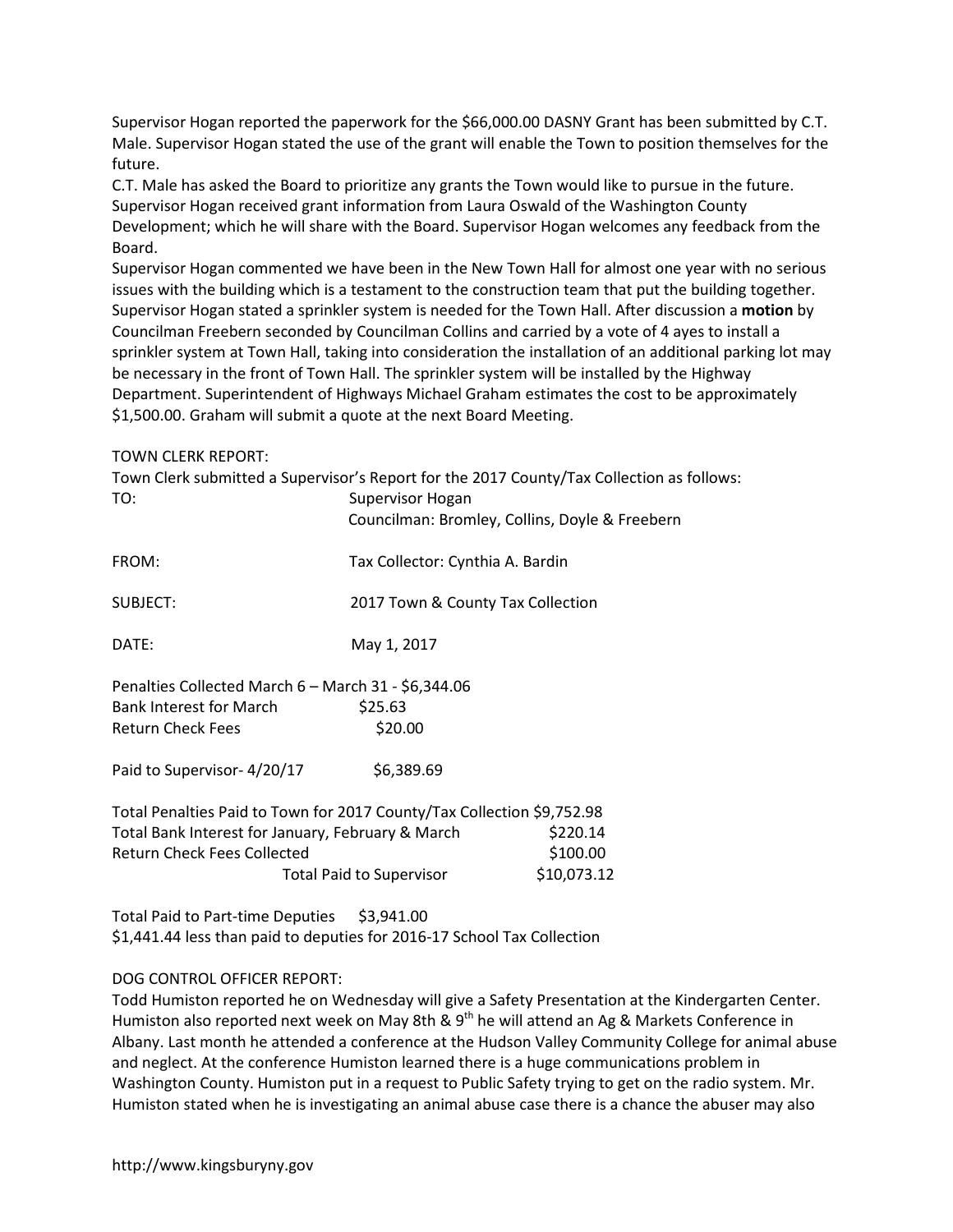abuse people; he is concerned he may not be able to call for assistance if necessary. Humiston is waiting for a response from Public Safety. Supervisor Hogan will speak with Public Safety.

Mr. Humiston also reported there is a rabies clinic scheduled for Saturday May 6 at the Highway Garage.

## HIGHWAY SUPERINTENDENT REPORT:

Michael Graham reported Andrew Perkowski the new employee started mowing today.

Mr. Graham spoke with Kathy Varney in regard to the "Complete Street" Demonstration to be held on Michigan Street. The Highway Department and the Village Public Works will assist in setting up the demonstration. Supervisor Hogan suggested the Town set up a refreshment stand. Supervisor Hogan stated there is a concern for safety on Michigan Street; the demonstration will have temporary sampling of what we could do to make the street safer. Supervisor Hogan commented the "Complete Streets" Demonstration will be held on May 16, 2017 from 10 a.m. to 2 p.m.

Michael Graham asked the Town Clerk if she had any response from the NYS DOT in regard to the request for a reduced speed limit on Michigan Street. The Town Clerk has had no response but will follow up on the request.

Michael Graham reported he had contacted the NYS Troopers requesting they monitor Kingsbury Road for speeding.

Michael Graham submitted a copy of the Agreement to Spend Town Highway Funds for 2017 to the Board. Graham is waiting for a quote from Peckham's, which will add some money to the agreement, but we will still be within budget. The Supervisor and Councilmen signed the agreement. (Please see attached)

A **motion** by Councilman Freebern seconded by Councilman Doyle and carried by a vote of 4 ayes for the Town to place an ad in the ad book for Sandy Hill Days.

## SUPERVISOR REPORT:

Supervisor Hogan commented the pear tree that had been planted at Town Hall last year in honor of all the volunteers who helped build the Town Hall was flowering.

Supervisor Hogan reported Justice Keenan had approved the acoustic tiles; we will go forward with ordering them for the Court Room.

A **motion** by Councilman Collins seconded by Councilman Doyle and carried by a vote of 4 ayes to accept the reports of certain officers as follows:

Town Comptroller for April: Receipts: \$107,686.93; Disbursements: \$209,039.53 Town Justice for March: Fees Collected: \$41,104.75

There being no further business before the Board a **motion** by Councilman Freebern seconded by Councilman Collins and carried by a vote of 4 ayes to adjourn the meeting at 8 P.M.

Respectfully submitted,

Cynthia A. Bardin, Town Clerk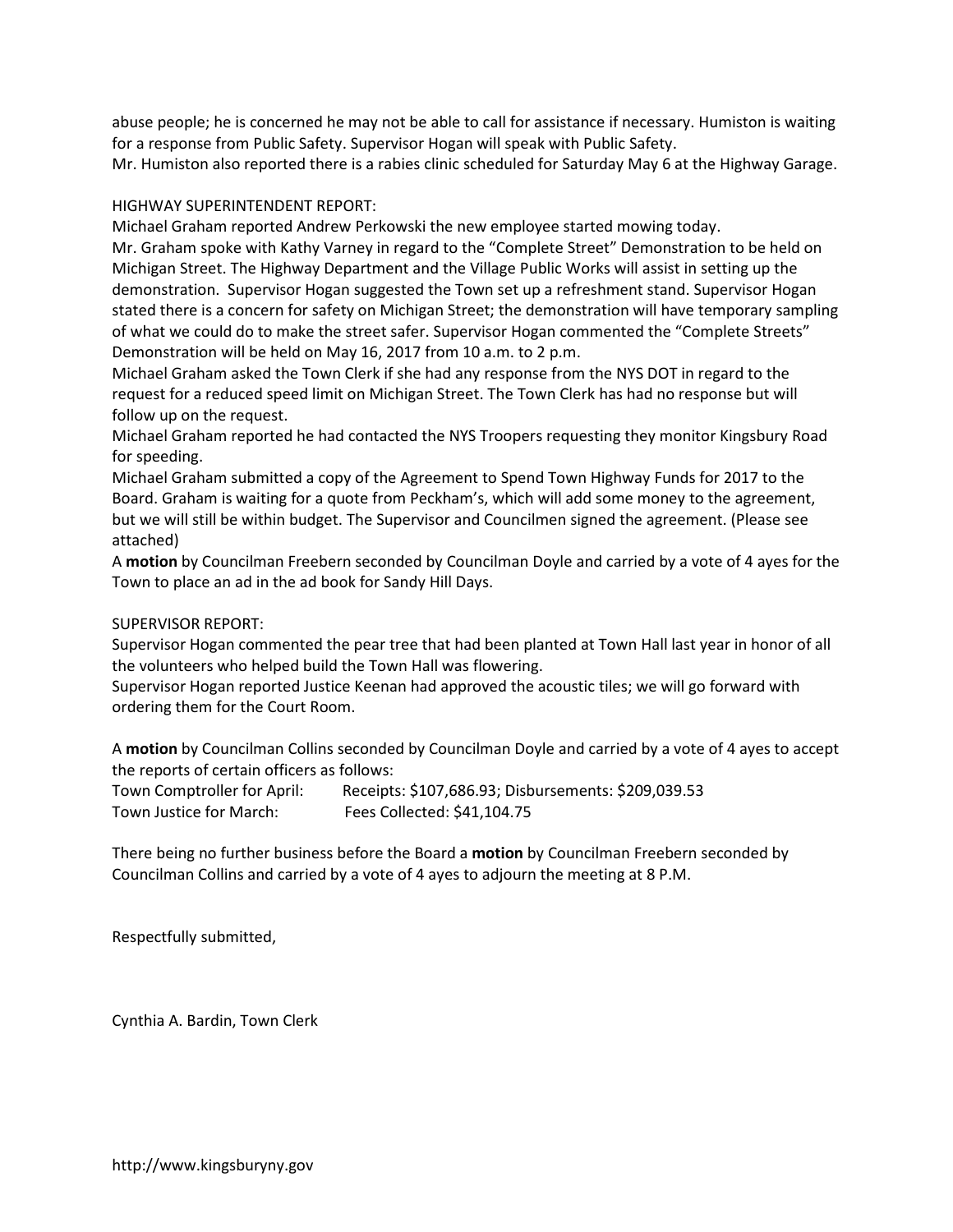#### AGREEMENT TO SPEND TOWN HIGHWAY FUNDS TOWN OF KINGSBURY **YEAR 2017**

Pursuant to the provisions of Section 284 of the Highway Law, we agree that monies levied and collected for the repair and improvement of highways, and received from the State for the repair and improvement of highways, shall be expended as follows:

- 1 GENERAL REPAIRS. The sum o \$115,100 may be expended for general repairs upon 53.06 miles of town highways, including sluices, culverts and bridges having a span of less than five feet and boardwalks or the renewals thereof.
- 2 CAPITAL IMPROVEMENTS. The following sums shall be set aside to be expended for the improvement of town highways; Total \$ 295,700

On the road commencing at BARDIN RD AT TRACY RD And leading to **DEAN ROAD** A distance of .47 miles, there shall be expended not over the Sum of \$35,545 Type 6 Width of traveled surface  $20'$ Thickness 13/4 Subbase PAVEMENT

|                 | On the road commencing at | CASEY RD AT DEAN ROAD                           |
|-----------------|---------------------------|-------------------------------------------------|
| And leading to  |                           | COUNTY LINE RD                                  |
| A distance of   |                           | .68 miles, there shall be expended not over the |
| Sum of          |                           | \$47,692                                        |
| Type            | 6                         | Width of traveled surface<br>20'                |
| Thickness 1 3/4 |                           | Subbase PAVEMENT                                |

|                 | On the road commencing at | DUBES RD AT BENTLEY RD                          |
|-----------------|---------------------------|-------------------------------------------------|
| And leading to  |                           | <b>VAUGHN RD</b>                                |
| A distance of   |                           | .43 miles, there shall be expended not over the |
| Sum of          |                           | \$62,073                                        |
| Type            | 6 AND 3                   | Width of traveled surface<br>20'                |
| Thickness 2 1/2 |                           | Subbase BINDER AND PAVEMENT                     |

|                 | On the road commencing at | INDUSTRIAL PARK RD AT CASEY RD.                 |
|-----------------|---------------------------|-------------------------------------------------|
| And leading to  |                           | QUEENSBURY AVE.                                 |
| A distance of   |                           | .73 miles, there shall be expended not over the |
| Sum of          |                           | \$76,330                                        |
| Type            | 6                         | Width of traveled surface<br>24'                |
| Thickness 2 1/4 |                           | Subbase GRAVEL TO PAVEMENT                      |